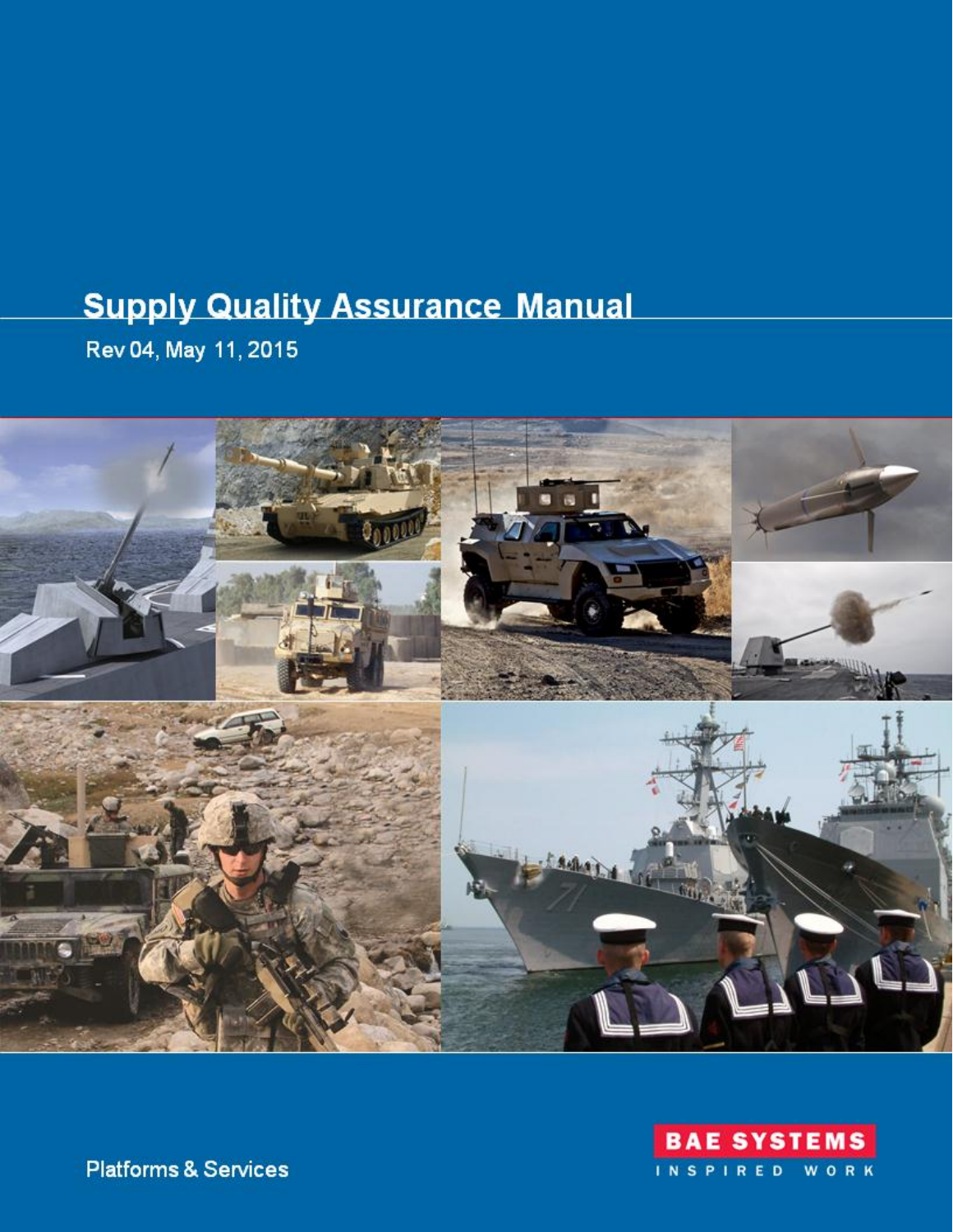|    |         | following sections: 2.0; 3.1; 3.2; 3.3; 3.4; 3.5; 4.0;<br>5.1; 5.2; 6.1; 6.2; 6.5; 7.1.1; 7.1.2; 8.1; 8.2; 8.3;<br>8.4; 8.5; 8.6; 8.8; 8.10; 9.1; 9.3; 9.4 |            |  |
|----|---------|------------------------------------------------------------------------------------------------------------------------------------------------------------|------------|--|
| 04 | 5/11/15 | Added 6.6 Traceability of Specialty Metals                                                                                                                 | Tom Frazho |  |

Approved By Signature: Date: Date:

Lyfe

 $5/11/2015$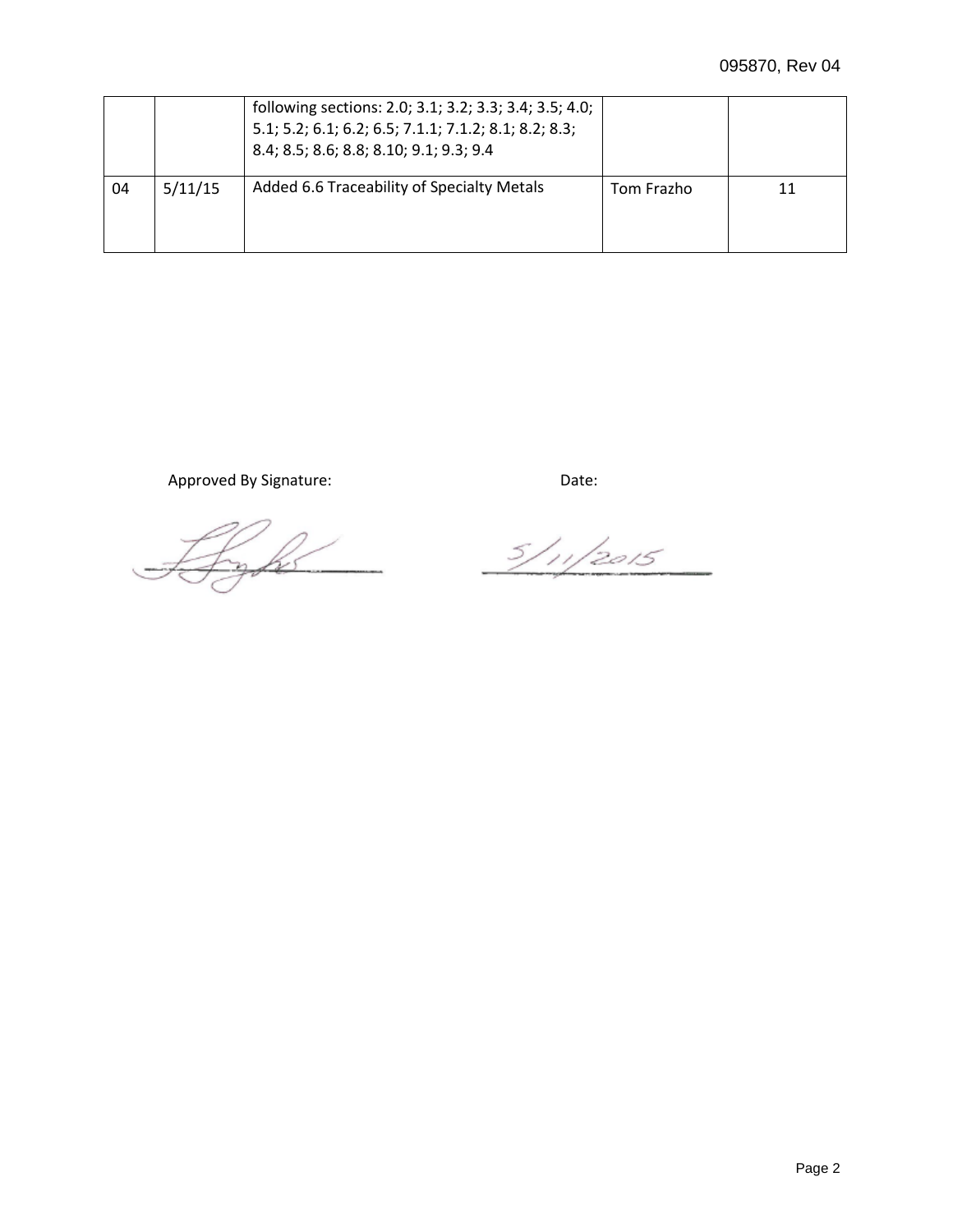# **Preface**

*"BAE Systems is committed to providing its customers with products and services which demonstrate safety, quality, reliability, and innovation. It is our objective to meet all customer requirements with the aim of exceeding their expectations and enhancing customer satisfaction. We monitor our process performance, review our quality objectives, and maintain compliance to the Quality Management System and applicable regulatory requirements. BAE Systems strives to continually improve our products and processes from design to delivery, including employee safety, waste reduction, and pollution prevention to ensure the sustainability of our company".* 

We strive to continually improve our process performance by meeting quality objectives, and maintain compliance to the applicable regulatory requirements of our work environment. It is imperative that our business partners operate with the goal of zero defects and 100% on-time delivery and strive to maintain a quality system that ensures continual improvement in the quality and delivery of the product/service. Emphasis should be on defect prevention and the reduction of variation and waste in the supply chain, with the ultimate goal of providing the best product, on-time, and at the best cost in support of the war fighter.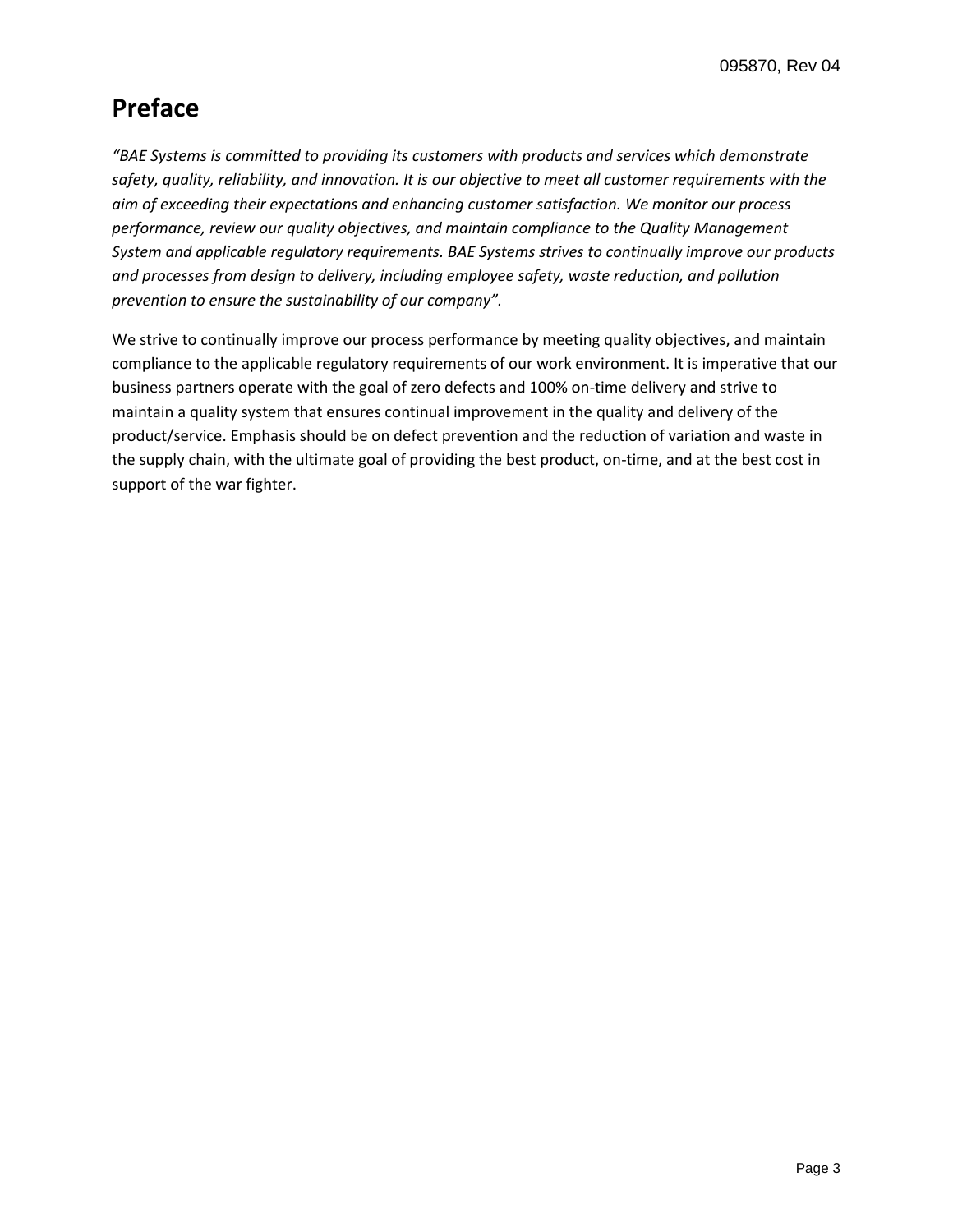### **Table of Contents**

| 1.0 |  |
|-----|--|
|     |  |
|     |  |
|     |  |
|     |  |
|     |  |
|     |  |
|     |  |
|     |  |
|     |  |
|     |  |
|     |  |
|     |  |
|     |  |
|     |  |
|     |  |
|     |  |
|     |  |
|     |  |
|     |  |
|     |  |
|     |  |
|     |  |
|     |  |
|     |  |
|     |  |
|     |  |
|     |  |
|     |  |
|     |  |
|     |  |
|     |  |
|     |  |
|     |  |
|     |  |
|     |  |
|     |  |
|     |  |
|     |  |
|     |  |
|     |  |
|     |  |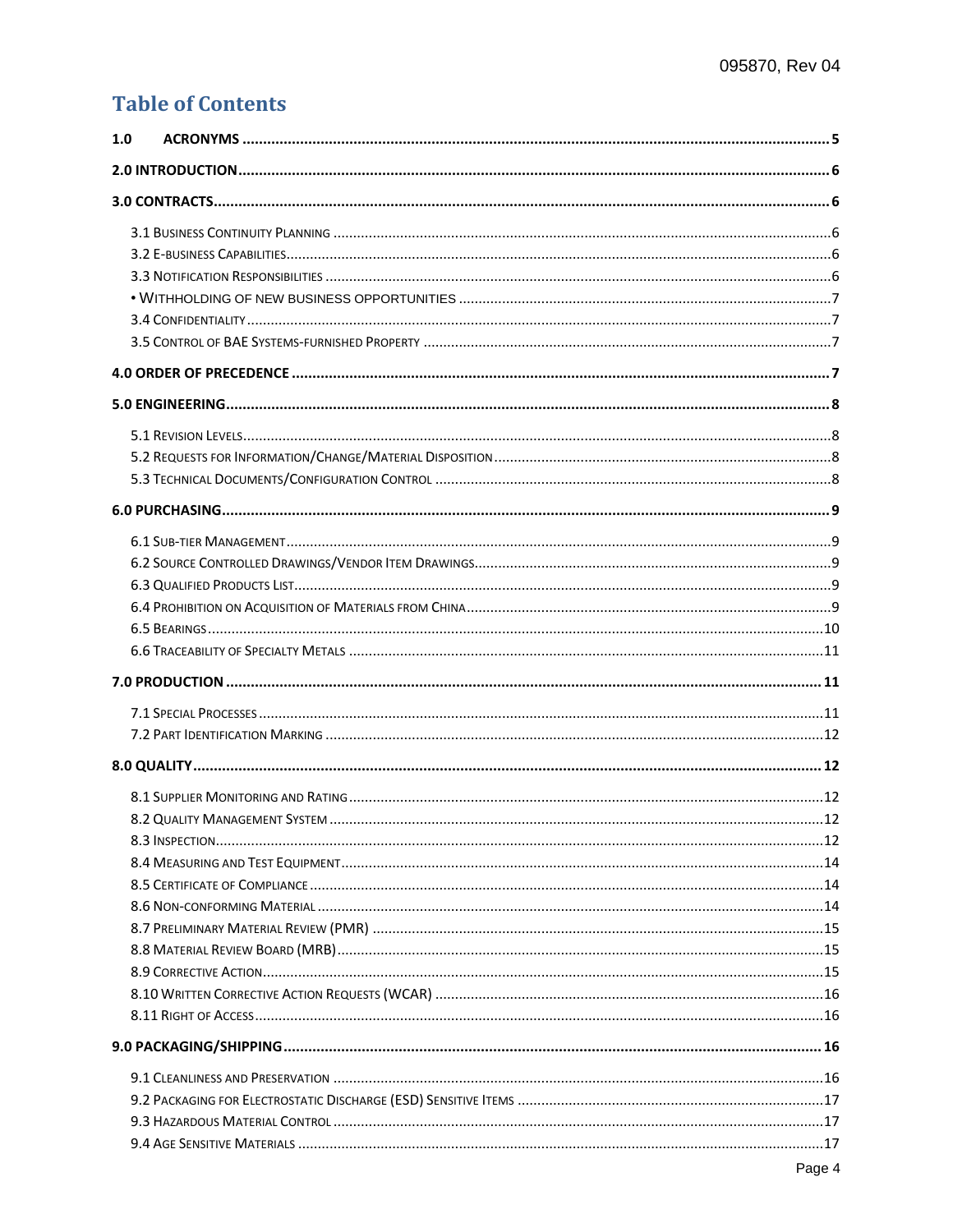# <span id="page-4-0"></span>**1.0 Acronyms**

| ADCN: | <b>Advance Drawing Change Notification</b>       |
|-------|--------------------------------------------------|
| ANSI: | American National Standards Institute            |
| APR:  | <b>Authorized Purchasing Representative</b>      |
| AQL:  | <b>Acceptance Quality Level</b>                  |
| CARC: | <b>Chemical Agent Resistant Coating</b>          |
| CDR:  | <b>Contract Deliverable Requirement</b>          |
| DCMA: | Defense Contracts Management Agency              |
| DFAR: | Defense Federal Acquisition Regulations          |
| DOT:  | Department of Transportation                     |
| FAI:  | First Article inspection                         |
| FAR:  | <b>Federal Acquisition Regulations</b>           |
| FAT:  | <b>First Article Test</b>                        |
| FPI:  | <b>First Piece Inspection</b>                    |
| ISO:  | International Organization for Standardization   |
| ISIR: | Initial Sample Inspection Report                 |
| ITAR: | <b>International Traffic in Arms Regulations</b> |
| IWO:  | Interdivisional Work Order                       |
| NDE:  | Non-destructive Examination                      |
| NOR:  | <b>Notification of Revision</b>                  |
| OSHA: | Occupational Safety and Health Administration    |
| PO:   | <b>Purchase Order</b>                            |
| PPAP: | <b>Production Part Approval Process</b>          |
| QAP:  | <b>Quality Assurance Provisions</b>              |
| QAR:  | <b>Quality Assurance Requirements</b>            |
| SAE:  | Society of Automotive Engineers                  |
| SQAP: | <b>Supplier Quality Assurance Provisions</b>     |
| TDP:  | <b>Technical Data Package</b>                    |
| UN:   | <b>United Nations</b>                            |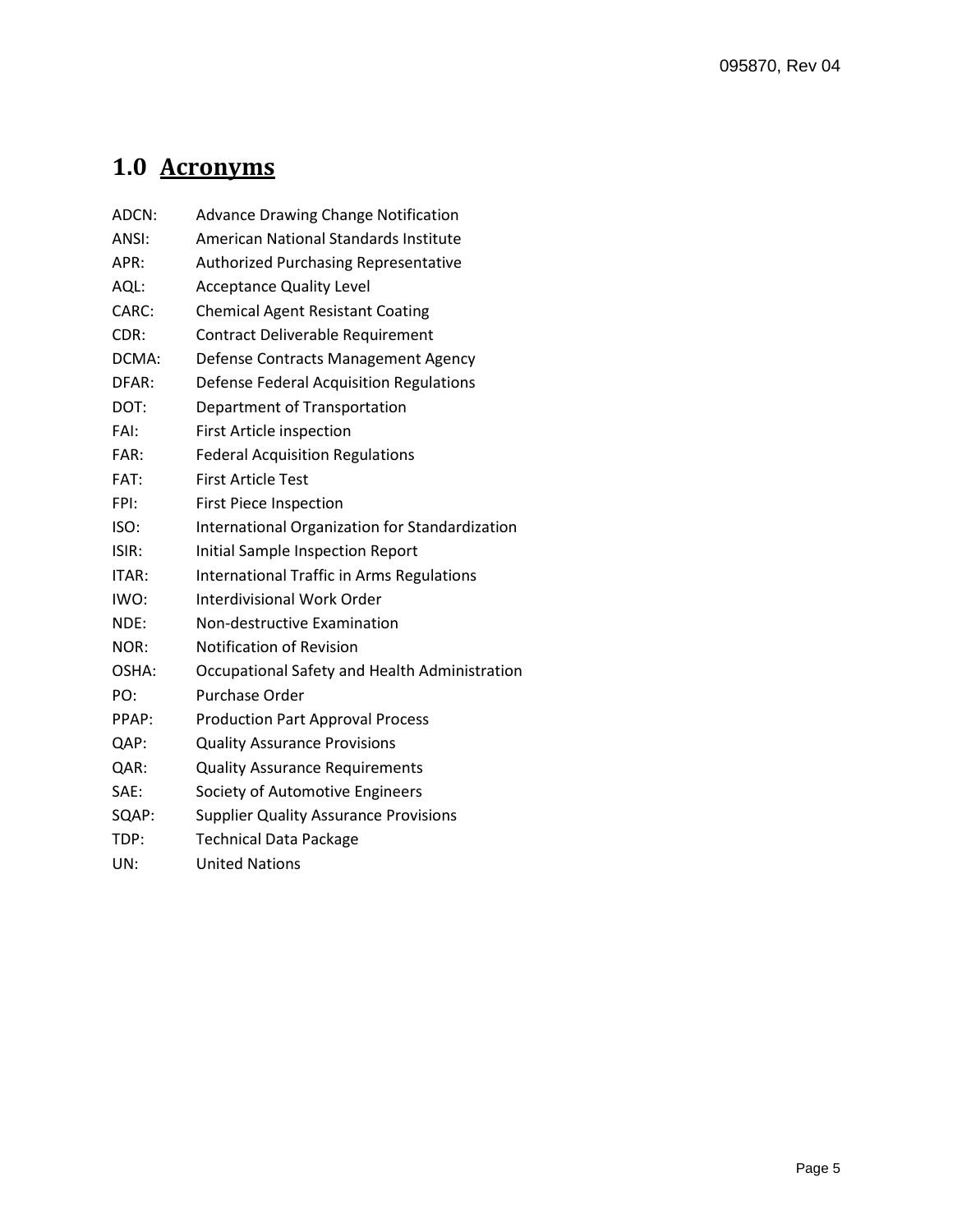# <span id="page-5-0"></span>**2.0 Introduction**

This manual is applicable to all PO, Contracts, Subcontracts/Statements of Work (SOW), and IWO in which it is referenced; these documents shall be collectively referred to as "Purchasing Agreements" in this manual. The applicable revision of this manual shall be identified in the body of the Purchasing Agreement. This manual defines the expectations and requirements with which suppliers and their sub-tier suppliers **must** comply when providing material and/or services under this purchasing agreement. **Acceptance of any Purchasing Agreement which references this manual constitutes acceptance of all requirements contained herein.** Some sections of this manual may only apply to specific commodities or situations and will be identified as such.

All communications relative to the requirements of this purchasing agreement, its associated technical data package, or this manual shall be directed to the appropriate BAE Systems APR.

As used in this manual, the terms "Supplier", "Seller", "Vendor", and "Subcontractor" shall have the same meaning and may be used interchangeably.

## <span id="page-5-1"></span>**3.0 Contracts**

### <span id="page-5-2"></span>**3.1 Business Continuity Planning**

Because of BAE Systems' relationship with its Customer and our sense of responsibility to the war fighter, it is imperative that we deliver quality products in accordance with our customer's schedule. Unforeseen events are a part of our daily life, but our goal is to be as prepared as possible when unforeseen events occur. To this end, BAE Systems requires its suppliers to maintain, and provide upon request, a business continuity plan which will mitigate the risks from events such as floods, fires, earthquakes, and acts of terrorism and permit the Supplier to fulfill their commitments to both BAE Systems and to those who work to protect our freedom.

### <span id="page-5-3"></span>**3.2 E-business Capabilities**

The Supplier shall have email, internet access, and document scanning capabilities sufficient to communicate electronically and provide/receive documentation in electronic format. Documentation includes, but is not limited to, inspection reports, test reports, material certifications, and process certifications. It is the Supplier's responsibility to ensure that documentation converted from paper to electronic format is **legible and complete.**

### <span id="page-5-4"></span>**3.3 Notification Responsibilities**

The Supplier shall notify their APR in writing in the event that any one of the following occurs:

- Change to/relocation of supplier's facility
- Change in quality systems or operations management
- Any change to the manufacturing process

• Change to Quality Management System registration, including issuance of a new registration certificate

Failure to notify BAE Systems in a timely manner may result in the following:

- On-site inspection by BAE Systems or their representative at the supplier's expense
- Audit of the Supplier's facility at the Supplier's expense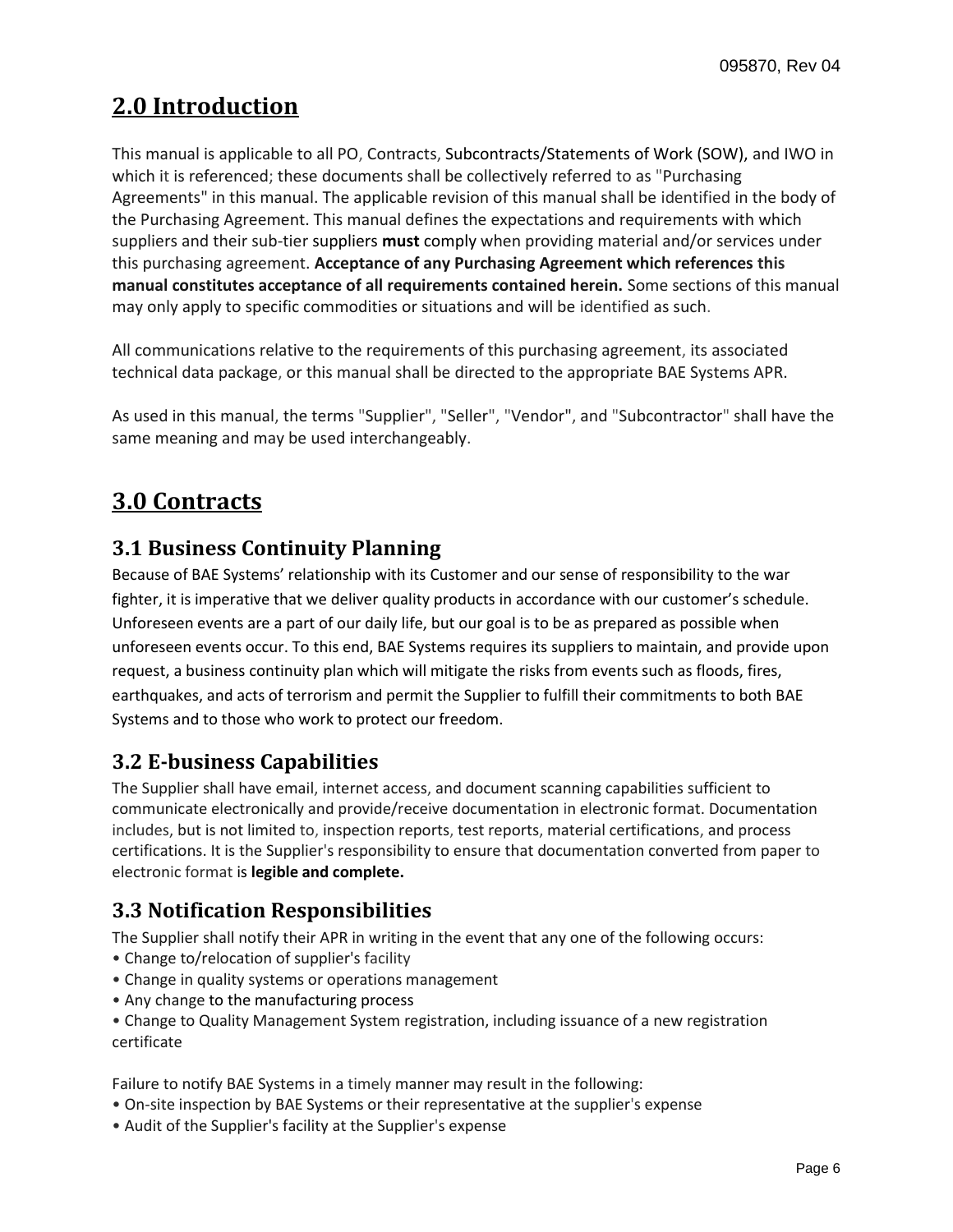#### <span id="page-6-0"></span>**• Withholding of new business opportunities**

### <span id="page-6-1"></span>**3.4 Confidentiality**

When the Supplier has been given access to BAE Systems proprietary information, the Supplier shall take such steps as are necessary to minimize the exposure of that information within its facility and to prevent said information from unintended exposure to third-parties. If the supplier determines that proprietary/confidential information has been or may have been compromised, they shall notify the BAE Systems APR immediately.

In the event that a Non-disclosure Agreement (NDA) is entered into between the Supplier and BAE Systems, the Supplier shall contact BAE Systems prior to passing proprietary information to a sub-tier supplier to determine if a separate NDA is required between BAE Systems and the subtier supplier.

### <span id="page-6-2"></span>**3.5 Control of BAE Systems-furnished Property**

For any property furnished to the Supplier by BAE Systems (materials, tooling, product, etc.) the Supplier shall perform the following actions:

- Maintain a system to ensure the adequate control and protection of all furnished property
- Plainly mark or otherwise adequately identify furnished property as the property of BAE Systems
- Safely store all furnished property separately and apart from the Supplier's property
- Keep all furnished property in the supplier's possession and/or control in good and serviceable condition (including the performance of calibration and preventative maintenance) and free of liens and encumbrances
- Unless the property is modified as part of the Supplier's normal manufacturing process, property should be returned in the same condition as originally received by the Supplier, reasonable wear and tear excepted.
- All GFM/GFE and BAE Systems Property furnished for this order must be recoverable and returned to BAE Systems when directed
- Any property furnished by BAE Systems shall not be used in the execution of contracts for any other customer without prior written permission from BAE Systems

BAE Systems reserves the right to audit the Supplier's Customer-furnished Property Management System as necessary to ensure compliance to this requirement.

### <span id="page-6-3"></span>**4.0 Order of Precedence**

In the event of a conflict between the requirements contained within this purchasing agreement, the following order of precedence shall apply:

- Authorized changes to the purchasing agreement
- Purchasing Agreement
- Contract Deliverable Requirements (CDR), 095871
- Supplier Quality Assurance Manual (SQAM), 095870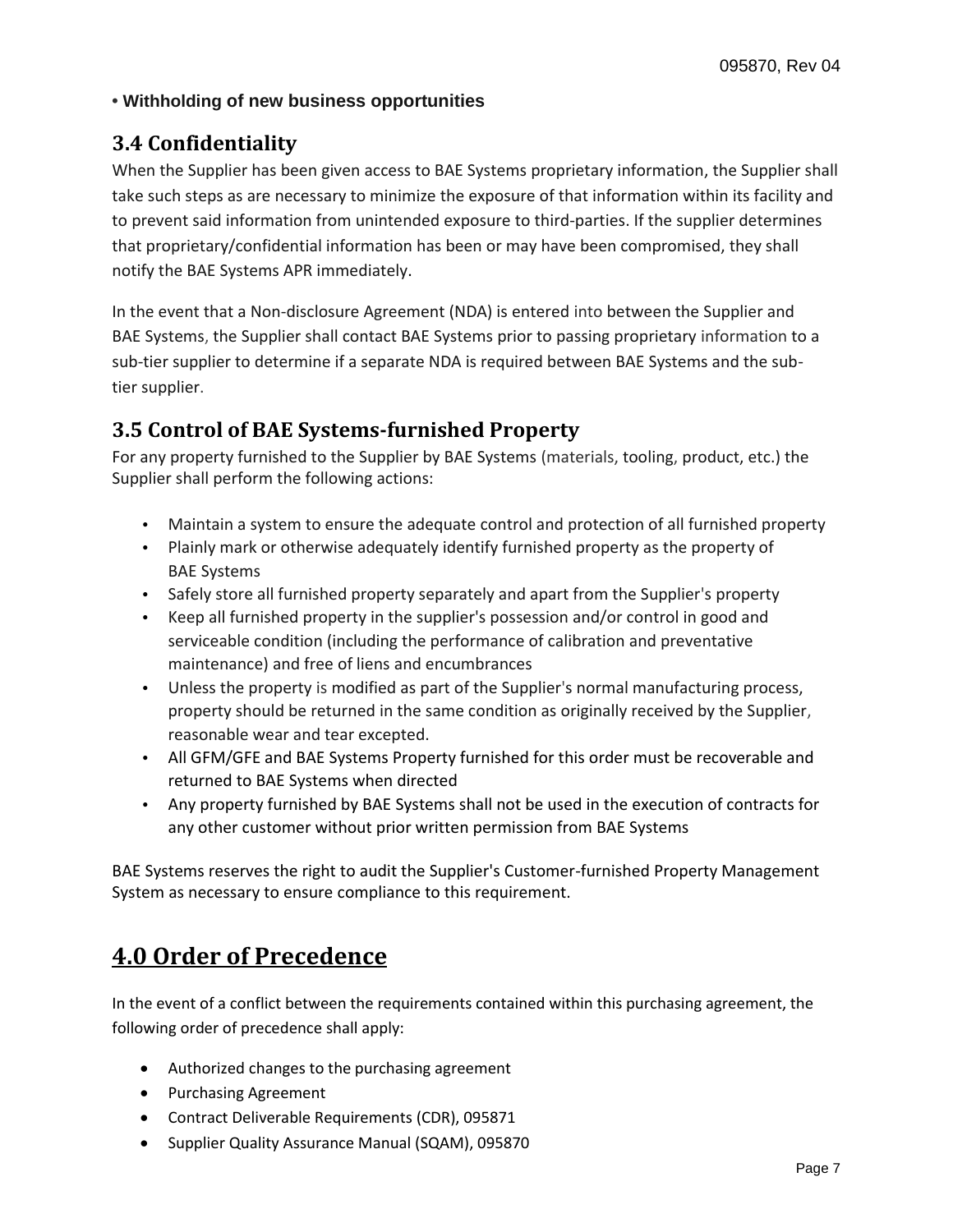- Authorized Changes to the Drawing(s) (i.e. ADCN, NOR, etc.)
- Drawing(s)
- Applicable Acceptance and Quality Specifications (Performance Specification, QAP, SQAP, QAR, etc.)
- Specifications cited on the Drawing
- Documents cited within Specifications

### <span id="page-7-0"></span>**5.0 Engineering**

### <span id="page-7-1"></span>**5.1 Revision Levels**

Unless the Purchasing Agreement specifies usage of an earlier version, the latest revision/ supersession of specifications/standards referenced in the technical data package at the time the purchasing agreement is released applies.

### <span id="page-7-2"></span>**5.2 Requests for Information/Change/Material Disposition**

All requests for information/clarification, requests for change, and requests for disposition of nonconforming material should be directed to the APR and respective Supplier Quality representative. VIR, form number UA- 111/097908, is required to formally request the information/change/material disposition and will be available through the Purchasing website. The Supplier is not authorized to incorporate any changes until formal approval is received via a change to the purchasing agreement.

### <span id="page-7-3"></span>**5.3 Technical Documents/Configuration Control**

The Supplier shall have available all design records (drawings, specifications, etc.) for the products manufactured including components or details of assemblies and technical standards noted on the drawings. For parts identified as catalog parts, this may consist of functional specifications or a reference to a recognized industry standard. Documents are to indicate the date of the design record and the change level and shall include any authorized engineering change documents used in conjunction with the part drawings.

Those suppliers with design control over their own products shall have configuration management processes in place to manage design changes. Configuration disciplines required include configuration identification, configuration control, configuration status accounting, and configuration audits. These practices shall be subject to audit by BAE Systems. Suppliers not having design control will be required to safeguard our design, ensure the use of the required revision, and return proprietary information upon request.

Specifications and standards referenced in the technical data package may be used to satisfy requirements even after the referenced documents are canceled. Replacement specifications and standards may also be used to satisfy TDP requirements in lieu of the canceled document, but must be noted within the supporting documentation. Acceptance of the replacement specification or standard will be at the discretion of the BAE Systems Quality representative.

Technical data packages may include ITAR-controlled drawings, which are subject to export control laws.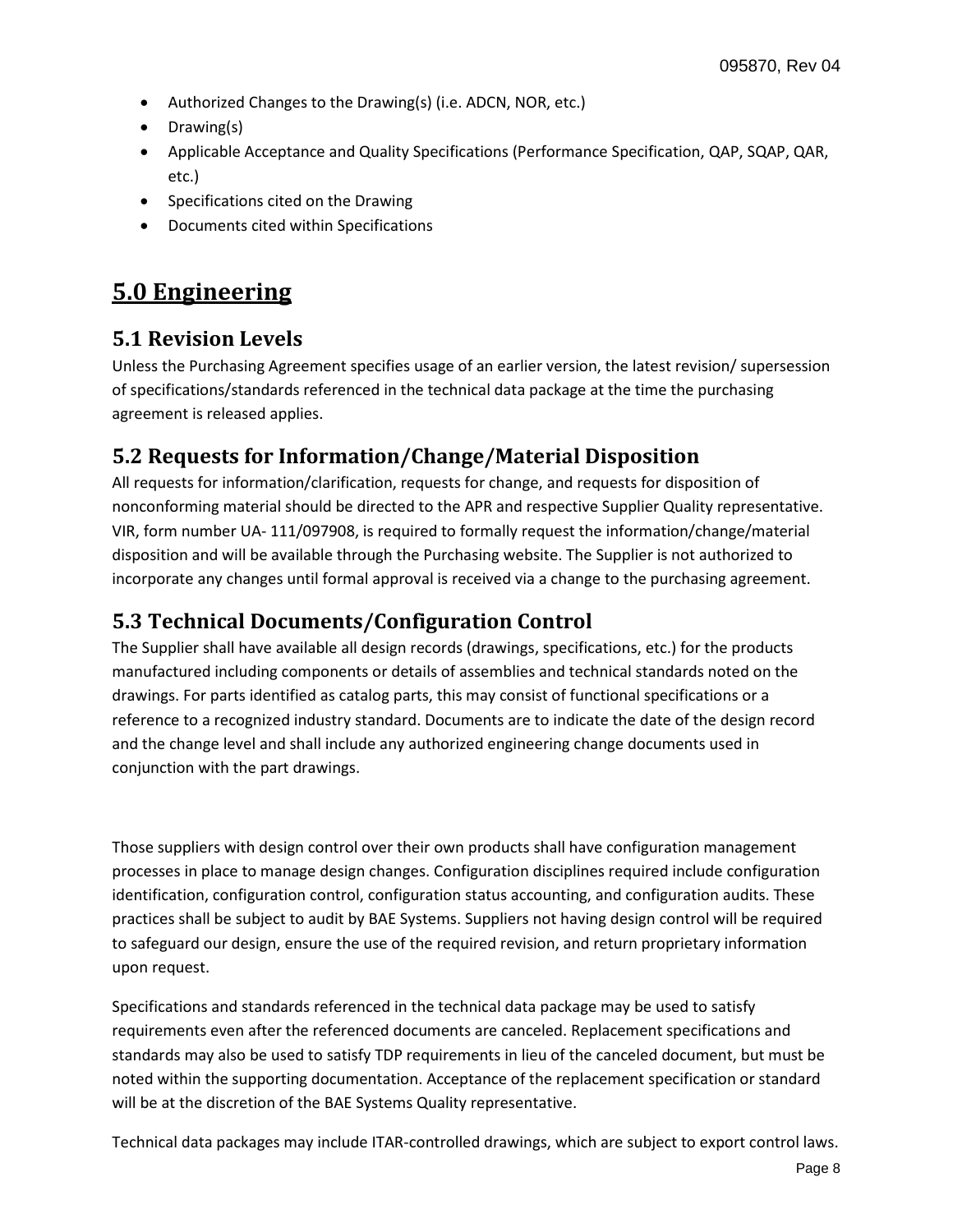# <span id="page-8-0"></span>**6.0 Purchasing**

### <span id="page-8-1"></span>**6.1 Sub-tier Management**

The Supplier assumes all responsibility for the end-item deliverables and any associated documentation. In the event that a third party is used in the execution of this purchasing agreement, the Supplier is responsible to:

- manage that sub-tier supplier
- ensure that, where required by paragraph 7.1 and its subparagraphs, that only **suppliers**  approved **by BAE Systems Platforms and Solutions or by an accredited third party, such as NADCAP,** are used for special processes
- flow down the requirements of this manual and all relevant/directed purchasing agreement requirements
- provide sub-tier documentation upon request by BAE Systems
- ensure timely response from the sub-tier supplier if corrective action becomes necessary

At no time will BAE Systems actively engage a sub-tier supplier without first notifying the Supplier.

### <span id="page-8-2"></span>**6.2 Source Controlled Drawings/Vendor Item Drawings**

Drawings identified as "Source Controlled" contain a list of approved source(s) of supply. The Supplier is required to purchase these items from an approved source. Where the approved supplier cannot be used, written authorization from BAE Systems is required prior to purchasing material from an unapproved source.

Drawings identified as "Vendor Item" contain a list of recommended source(s) of supply. The Supplier is recommended to purchase these items from the recommended source(s).

### <span id="page-8-3"></span>**6.3 Qualified Products List**

Any items supplied against this purchasing agreement applicable to a Government Qualified Products List/Database as defined by the specification(s), such as paint products, pre-treatment chemicals, electrical connectors, etc., must be manufactured by and traceable to a Government-approved source.

### <span id="page-8-4"></span>**6.4 Prohibition on Acquisition of Materials from China**

It is mandatory that the Supplier adhere to the following DFAR requirement. The most recent revision of the DFAR clause is stated below however the Supplier shall adhere to the latest revision as of the issuance of their Purchasing Agreement.

DFAR 252.225-7007 Prohibition on Acquisition of United States Munitions List Items from Communist Chinese Military Companies.

As prescribed in 225.1103(4), use the following clause:

PROHIBITION ON ACQUISITION OF UNITED STATES MUNITIONS LIST ITEMS FROM COMMUNIST CHINESE MILITARY COMPANIES (SEP 2006)

- (a) Definitions. As used in this clause-
- "Communist Chinese military company" means any entity that is: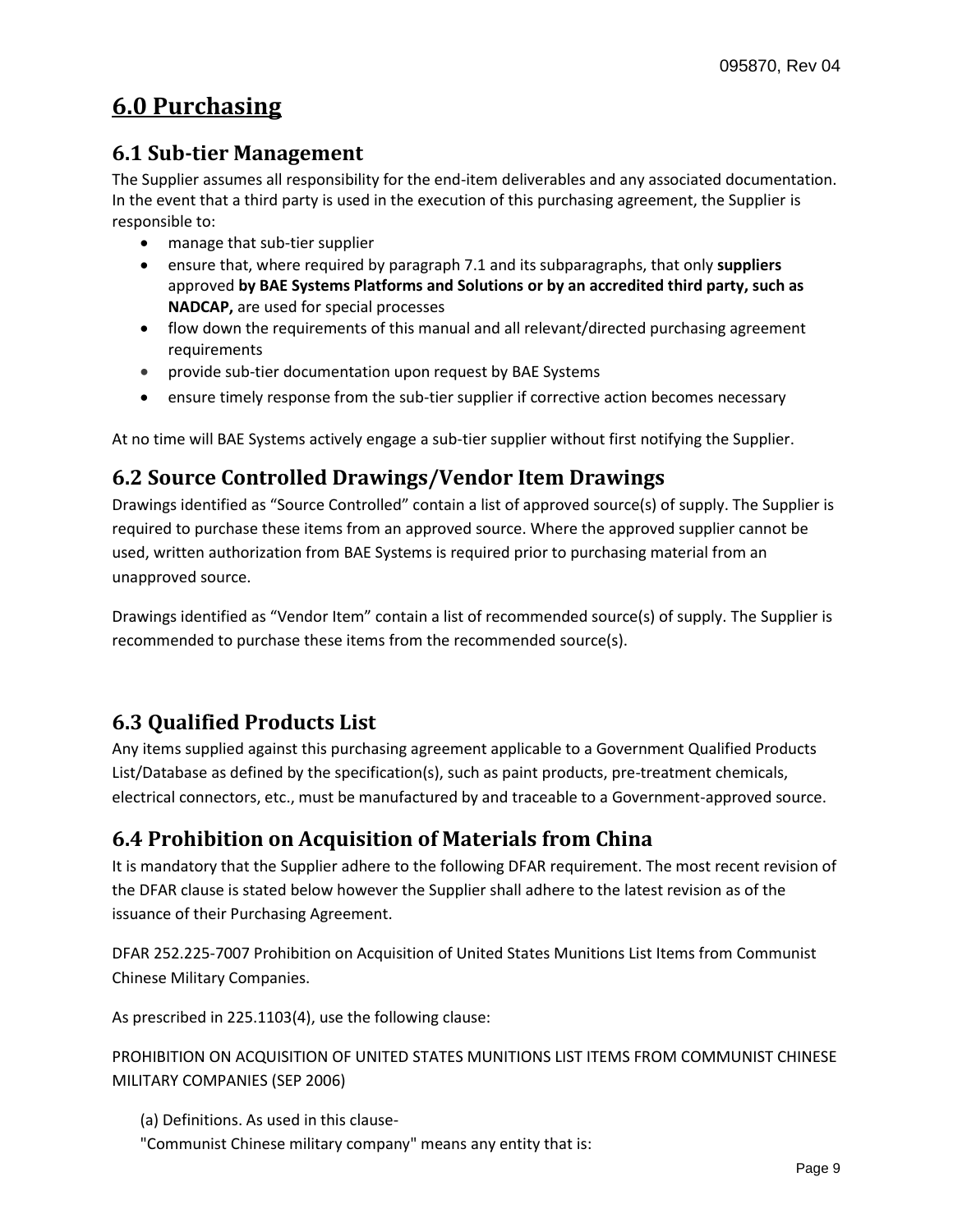(1) A part of the commercial or defense industrial base of the People's Republic of China; or (2) Owned or controlled by, or affiliated with, an element of the Government or armed forces of the People's Republic of China. "United States Munitions List" means the munitions list of the International Traffic in Arms Regulation in 22 CFR Part 121.

(b) Any supplies or services covered by the United States Munitions List that are delivered under this contract may not be acquired, directly or indirectly, from a Communist Chinese military company.

(c) The Contractor shall insert the substance of this clause, including this paragraph in all subcontracts for items covered by the United States Munitions List.

(End of Clause)

### <span id="page-9-0"></span>**6.5 Bearings**

The Supplier shall adhere to the requirements of DFAR 252.225-7016 for all ball and roller bearings supplied under this Purchasing Agreement. The most recent revision of the DFAR clause is stated below however the Supplier shall adhere to the latest revision as of the issuance of their Purchasing Agreement.

DFAR 252.225-7016 Restriction on Acquisition of Ball and Roller Bearings

As prescribed in 225.7009-5, use the following clause:

#### RESTRICTION ON ACQUISITION OF BALL AND ROLLER BEARINGS (JUN 2011)

(a) *Definitions.* As used in this clause

(1) "Bearing components" means the bearing element, retainer, inner race, or outer race.

(2) "Component," other than a bearing component, means any item supplied to the Government as part of an end product or of another component.

(3) "End product" means supplies delivered under a line item of this contract.

(b) Except as provided in paragraph (c) of this clause—

(1) Each ball and roller bearing delivered under this contract shall be manufactured in the United States, its outlying areas, or Canada; and

(2) For each ball or roller bearing, the cost of the bearing components manufactured in the United States, its outlying areas, or Canada shall exceed 50 percent of the total cost of the bearing components of that ball or roller bearing.

(c) The restriction in paragraph (b) of this clause does not apply to ball or roller bearings that are acquired as—

(1) Commercial components of a noncommercial end product; or

(2) Commercial or noncommercial components of a commercial component of a noncommercial end product.

(d) The restriction in paragraph (b) of this clause may be waived upon request from the Contractor in accordance with subsectio[n 225.7009](http://www.acq.osd.mil/dpap/dars/dfars/html/current/225_70.htm#225.7009-4)-4 of the Defense Federal Acquisition Regulation Supplement.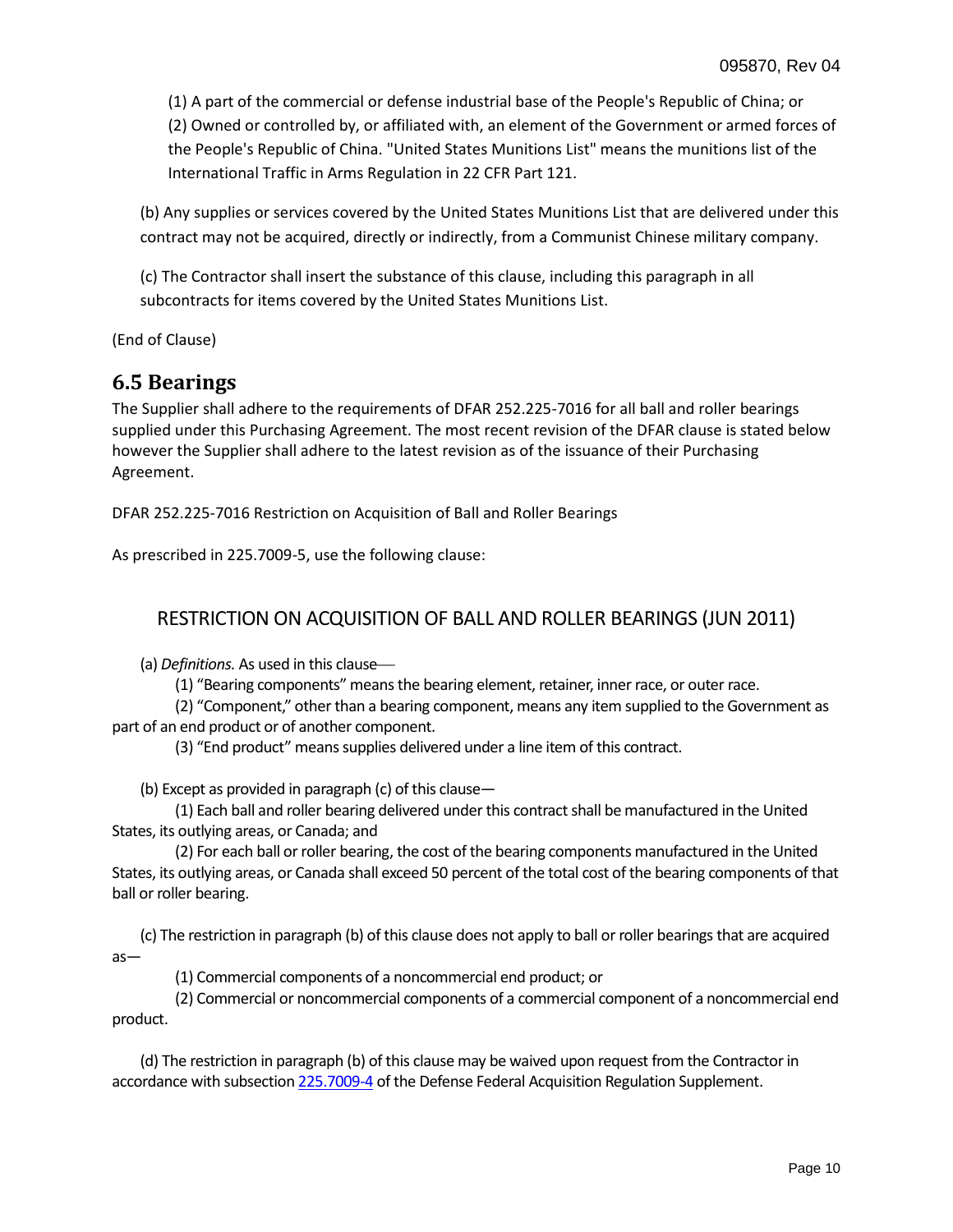(e) If this contract includes DFARS claus[e 252.225](http://www.acq.osd.mil/dpap/dars/dfars/html/current/252225.htm#252.225-7009)-7009, Restriction on Acquisition of Certain Articles Containing Specialty Metals, all bearings that contain specialty metals, as defined in that clause, must meet the requirements of that clause.

(f) The Contractor shall insert the substance of this clause, including this paragraph (f), in all subcontracts, except those for—

(1) Commercial items; or

(2) Items that do not contain ball or roller bearings.

(End of clause)

### <span id="page-10-0"></span>**6.6 Traceability of Specialty Metals**

All specialty metals used to produce parts for vehicles sold to the US Government shall be traceable to their country of origin. Objective evidence verifying the country of origin , i.e., Material Certificate of Analysis, shall be presented upon request by BAE Systems or the US Government.

Refer directly to DFARS 252.225-7008 and 252.225-7009 for the definitions of specialty metals and the permitted countries of origin.

### <span id="page-10-1"></span>**7.0 Production**

#### <span id="page-10-2"></span>**7.1 Special Processes**

Special processes include, but may not be limited to, any of the following:

- Bonding
- Casting
- Destructive/Non-destructive Testing
- Heat Treating
- Painting/Coating
- Plating
- Soldering
- Welding/Brazing

#### 7.1.1 General Special Process Requirements

For suppliers providing items which require special processing, the Supplier shall:

- Maintain training/certification documentation for operators and inspectors in support of the special process being performed and make those records available to BAE Systems upon request. Operators/Inspectors performing NDE, soldering, and/or welding/brazing shall be certified to the proper level as identified in the specifications called out in the TDP of the purchase agreement.
- Maintain special process procedures/work instructions with revision control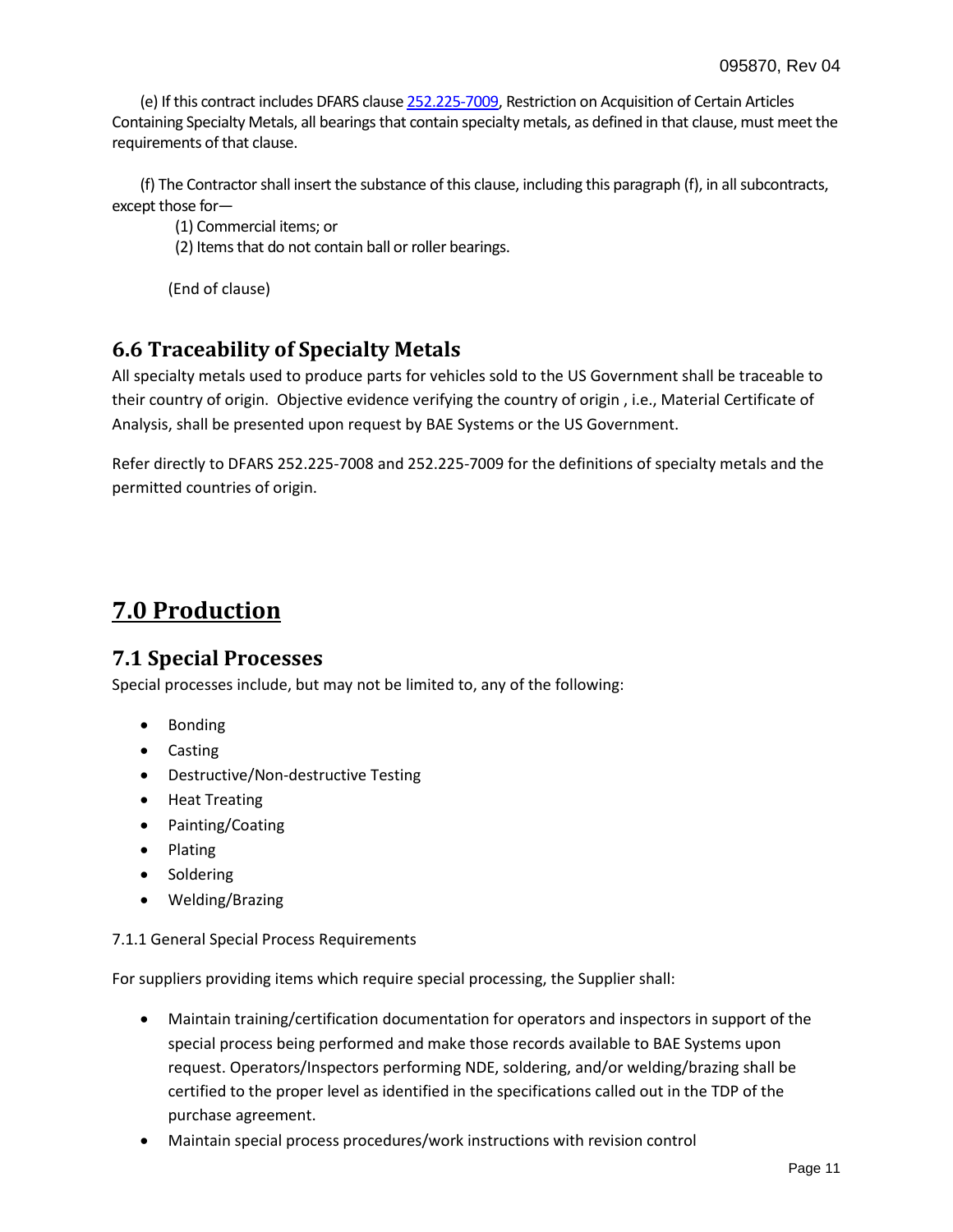Maintain objective evidence of product compliance to the relevant specification(s) governing that special process

Additional requirements for certain special processes may be applicable through the purchasing agreement.

7.1.2 Chemical Agent Resistant Coating (CARC) Processing

 Processing of CARC-finished parts/assemblies shall be performed only by a BAE Systems approved supplier. Parts received which are not finished by an approved supplier may be rejected and may be subject to rework by an approved supplier at the supplier's expense.

#### <span id="page-11-0"></span>**7.2 Part Identification Marking**

The Supplier shall assure that Items are legibly marked in accordance with drawing requirements and the requirements of the Purchasing Agreement. Marking shall be legible after all finishing processes are completed.

### <span id="page-11-1"></span>**8.0 Quality**

### <span id="page-11-2"></span>**8.1 Supplier Monitoring and Rating**

BAE Systems rates and monitors the performance of its suppliers. A supplier's rating is based upon:

- Product quality rating
- On time delivery
- Supplier's responsiveness to issues
- Corrective action responses

Suppliers who fall below a determined level of performance may be subject to various activities including, but not limited to, audit by BAE Systems, request for a corrective action plan, and/or prohibiting the supplier from receiving new business.

### <span id="page-11-3"></span>**8.2 Quality Management System**

The Supplier shall develop, document, implement and maintain a quality system which ensures compliance to all purchasing agreement requirements. The quality system shall be compliant with ISO 9001-2008 (or latest version), AS 9100, TS 16949, or a quality system approved by BAE Systems. Certification to ISO 9001/AS9100/TS 16949 by a registered third party is preferred. Objective evidence shall be on file verifying that such a system exists, is being maintained, and is compliant with the standard requirements. Procedures and records shall be made available for examination by authorized BAE Systems representatives upon request. BAE Systems reserves the right to audit the Supplier at any time with prior notice.

### <span id="page-11-4"></span>**8.3 Inspection**

The Supplier will inspect the first piece manufactured for this Purchasing Agreement to all drawing characteristics, drawing notes and Purchasing Agreement requirements and will maintain on file a report which includes the following elements (Note: If product under this purchasing agreement has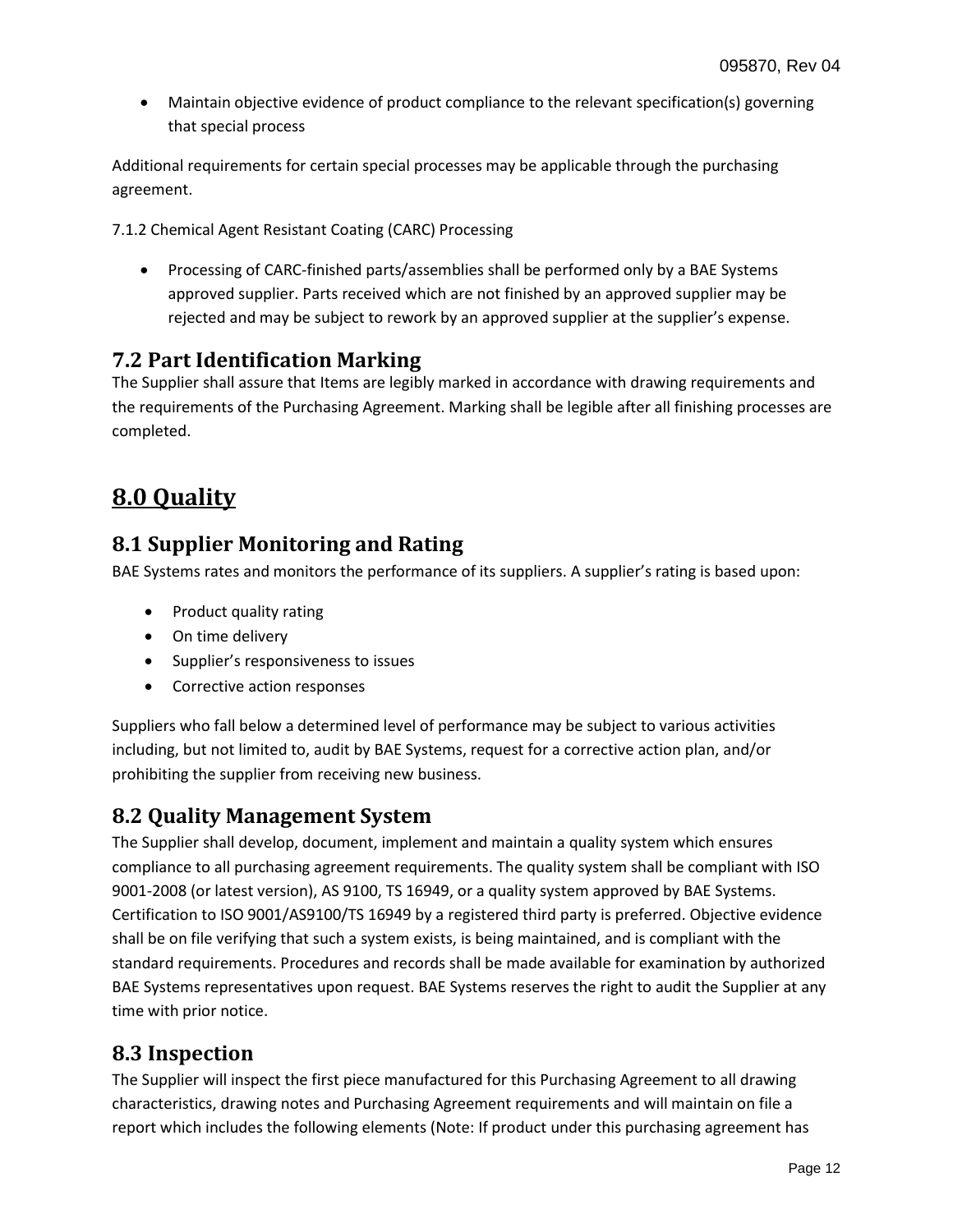been in continuous production and has not been changed since last order, the first piece requirement may be waived.):

- Supplier's name and the manufacturing address
- Purchasing agreement number and line number
- Item number, description, and revision as they appear on the purchasing agreement
- Lot quantity
- Certificate of compliance for the delivered item (as defined by paragraph 8.5)
- Material certificates/ballistic firing records (where applicable)
- Special process certifications (where applicable)
- First Article Test reports (where applicable)
- Production test reports (where applicable)
- Date of last control test and next control test, and, if a control test was performed on the current lot, a copy of the control test report (where applicable)
- Verification of all drawing notes, dimensions, and associated QAP/QAR/SQAP/Specification requirements, with requirements and measured values recorded. **Variable data shall be recorded with actual values measured for each sample.** The supplier shall provide traceability from the measured value to the drawing characteristic (Ex. ballooned drawing (all characteristics, including drawing notes, numbered)
- For assemblies, verification of all component-level drawing notes, dimensions, and associated QAP/QAR/SQAP/Specification requirements, with requirements and measured values recorded. **Variable data shall be recorded with actual values measured for each sample**
- Inspector's name, signature, and date

This First Piece/First Article Inspection report will be submitted to BAE Systems as required by this Purchasing Agreement. BAE Systems reserves the right to request additional copies of First Piece/First Article and In-process inspection records at any time. Requests for records shall be fulfilled within five (5) business days.

Following the First Piece/First Article Inspection, the Supplier shall have a process in place which assures that all supplied product is compliant to all Purchasing Agreement requirements. This process may consist of a C=0 sampling plan (when required by contract), SPC, or any other method which assures that the final shipped product is compliant. If required by contract supplier may be required to submit plan to BAE for approval by the Supplier Quality Manager. Record of plan approval shall be kept on file with the first piece acceptance documentation.

Inspection requirements for certain special processes, testing, and fasteners:

- Visual weld inspection shall be 100% or per applicable specification requirements
- Verification/validation of finishing processes shall be performed on each manufacturing lot unless a higher frequency is required by the relevant specification
- Non-Destructive Evaluation (NDE) / Non-Destructive Testing (NDT) as required by specification/contract.
- Frequency-based testing such as sample/quantity or sample/time period shall be followed.
- Recognized fastener quality assurance requirements shall be followed.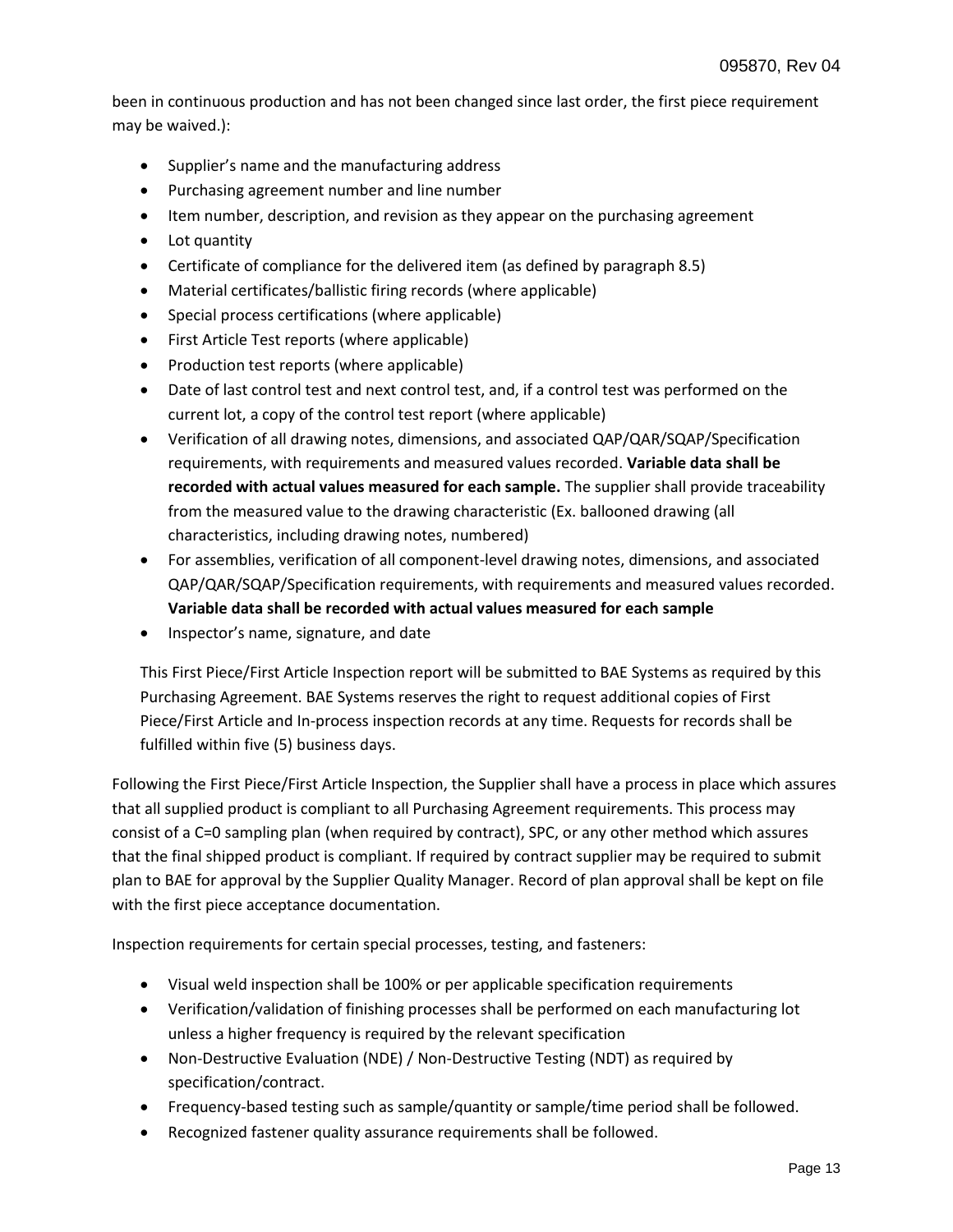Parts for which the design is proprietary to the Supplier, or their sub-tier supplier, and which are ordered to the Supplier/Sub-tier Supplier's part number shall only require a certificate of conformance from the manufacturer.

The Supplier shall maintain records documenting product compliance to all applicable purchasing agreements, drawings, specifications, and standards for a period of seven (7) years after order completion. At the end of this period, if the Supplier desires to dispose/destroy the records, the Supplier shall contact BAE Systems and request disposition instructions, which may include authorization to destroy the records or instructions to forward the records to a BAE Systems facility.

### <span id="page-13-0"></span>**8.4 Measuring and Test Equipment**

The Supplier shall establish and maintain a documented calibration system to verify conformity of all measuring and test equipment (M&TE) such as gages, tools, jigs, fixtures and dies used to verify conformity to requirements. This system shall be compliant with ISO 9001:2008 (or latest version), AS 9100, TS 16949, or shall be approved by BAE Systems.

Outside calibration and inspection/test services used shall maintain a system in accordance with a recognized standard such as ISO 10012, ANSI/NCSL Z540, or ISO 17025 and shall address the criteria described in the selected standard.

### <span id="page-13-1"></span>**8.5 Certificate of Compliance**

The Supplier, when required by the purchasing agreement or upon request by BAE Systems, shall generate and provide a Certificate of Compliance. The instructions for submitting the Certificate of Compliance shall be as defined by CDR. This certificate, signed by an authorized representative, shall contain the following information:

- Supplier's name and address
- BAE Systems' purchasing agreement number and line number
- BAE Systems' item number, description, and revision as specified on the purchasing agreement
- Quantity
- A statement that the product/service meets all of the requirements of the purchasing agreement and its technical data package at the prescribed revision level.
- Exceptions, including waivers and deviations (as applicable)
- Signature, printed name, and title of signer
- Date

### <span id="page-13-2"></span>**8.6 Non-conforming Material**

The Supplier is responsible for establishing controls to ensure that products not conforming to the Purchasing Agreement are identified, segregated, dispositioned and controlled to prevent inadvertent use. All costs associated with non-conforming material, including freight, handling, material replacement, inspection, rework, etc., may be charged back to the Supplier.

When non-conforming items are to be returned to the Supplier, the Supplier shall provide a Return Material Authorization (RMA) number within 24 hours of notification. Failure to provide the RMA number within the specified time authorizes BAE Systems to return the items at its discretion.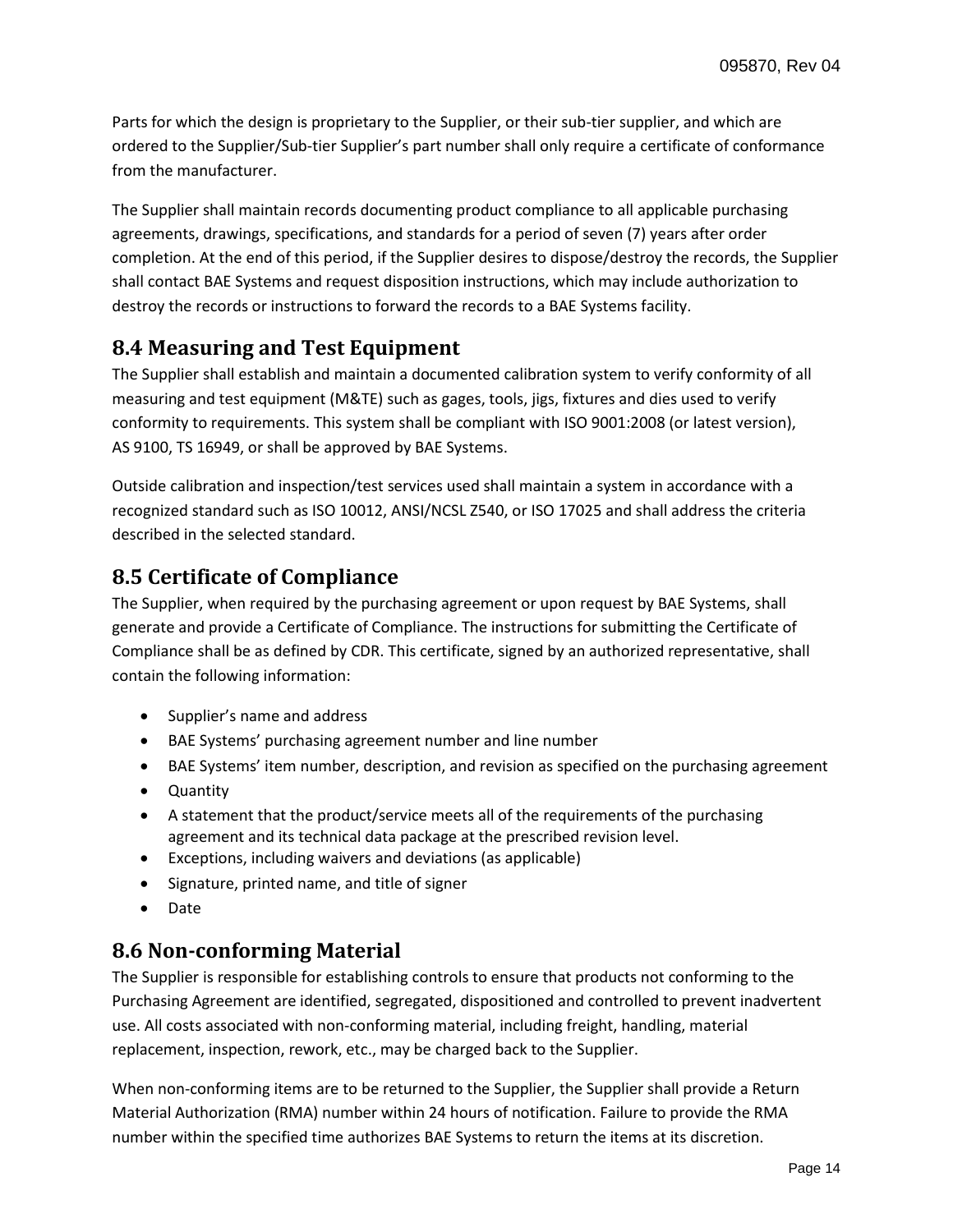In the event that the Supplier identifies a non-conformance which they are not authorized to correct (i.e. repair or use as-is dispositions), the Supplier shall provide written notification, through submission of a VIR, to the appropriate BAE Systems APR within 24 hours of discovery and provide complete traceability information for all known or suspect nonconforming product shipped, including but not limited to identification of batch/lot number, purchase order, part identification, and dates of shipment. The non-conforming items shall be quarantined at all BAE Systems/Supplier's facility until BAE Systems provides disposition instructions.

Where non-conforming items pose a risk to BAE Systems' production schedule, BAE Systems reserves the right to request the Supplier provide on-site support to screen for and/or correct the issue. Upon request, the Supplier shall arrange for on-site support within 24 hours of receipt of the request. Failure to provide on-site support authorizes BAE Systems to contract third-party support at the Supplier's expense.

### <span id="page-14-0"></span>**8.7 Preliminary Material Review (PMR)**

The Supplier is authorized to rework, scrap, or return to their sub-tier supplier items which are nonconforming, where these dispositions are subject to the following definitions:

- Rework: the correction of a non-conformance resulting in full compliance to the TDP requirements
- Scrap: disposal/destruction of the non-conforming item(s)
- Return to sub-tier supplier: returning the item/component to its supplier/manufacturer

### <span id="page-14-1"></span>**8.8 Material Review Board (MRB)**

The supplier may not repair non-conforming items or determine that the item may be used as-is unless written authorization is incorporated into the purchasing agreement. These dispositions are defined as follows:

- Repair: correction of the non-conformance resulting in a functional item, but where the item does not meet all of the requirements of the TDP
- Use As-is: the determination that the non-conformance does not impact the form, fit, or function of the item even though it does not meet all of the requirements of the TDP

### <span id="page-14-2"></span>**8.9 Corrective Action**

The Supplier is responsible for implementing systems capable of resolving problems adversely affecting quality. The Supplier shall:

- Contain all discrepant parts whether they are completed, in-process, in inventory, in-transit, previously shipped or in the field.
- Determine root cause of the issue, why it wasn't detected in their system and what systemically failed to allow the deficiency.
- Identify impacts to similar items that use the same process/material/equipment and which may be affected by this discrepancy
- Implement corrective action to correct the deficiencies
- Implement preventative actions to preclude future occurrences of the issue(s)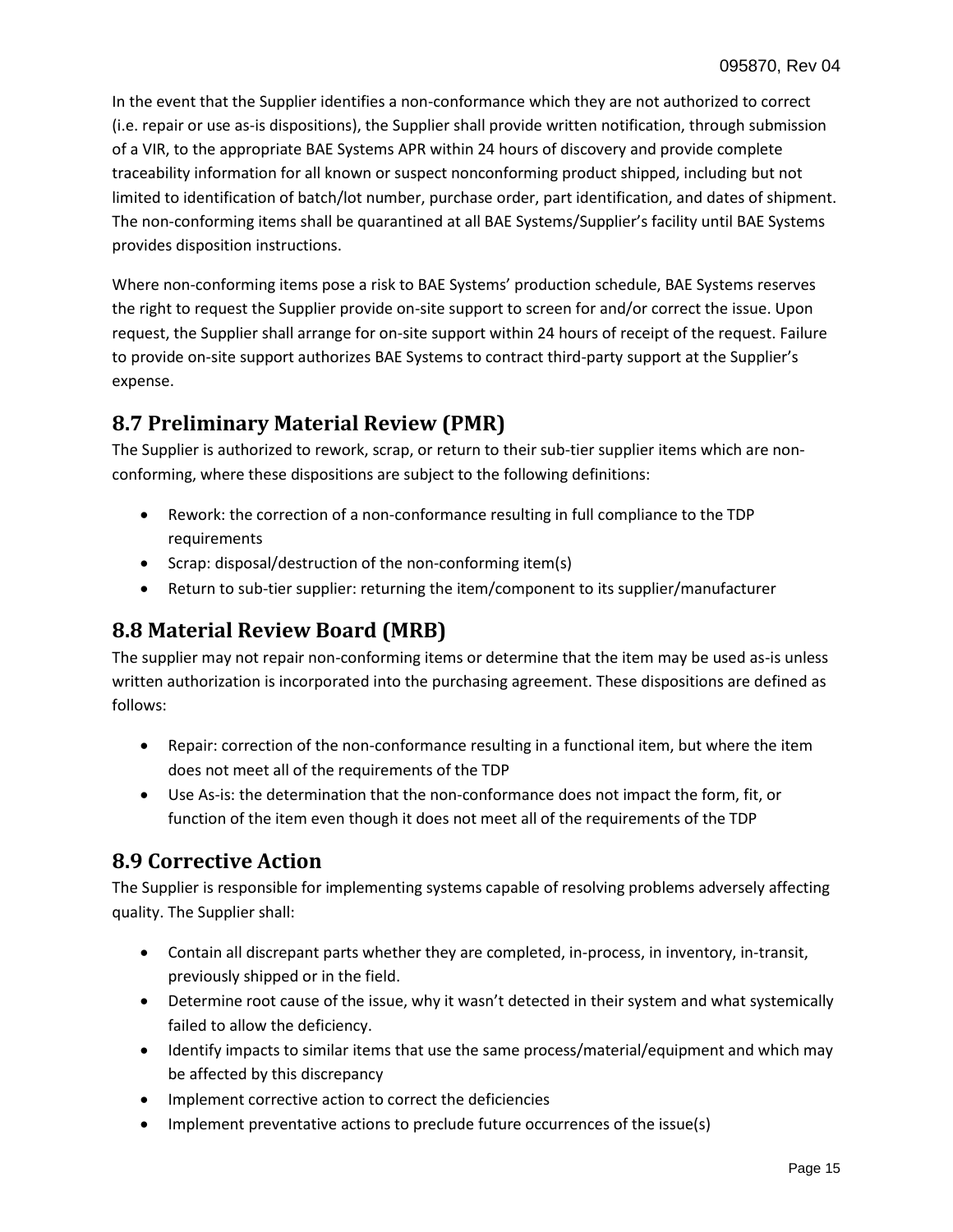Records which document the above actions shall be maintained and made available to BAE Systems upon request; these records may be in the Supplier's format as long as they address all requirements specified in this document.

In the event that a non-conformance is discovered by BAE Systems, BAE Systems may issue either a notification of nonconformance or a Supplier Corrective Action Request (SCAR).

A notification of nonconformance informs the Supplier that a non-conformance was identified but does not require a formal response from the Supplier. The Supplier is still responsible and shall correct the identified non-conformance in their process and document the actions taken in accordance with their internal corrective action procedures.

A SCAR requires that the Supplier provide formal written analysis of the root cause and documented corrective and preventative actions. The formal response from the Supplier must be received on or before the response due date or the Supplier's performance and/or risk rating may be impacted. BAE Systems will, based on the supplied SCAR response, determine what follow up actions are required, if any, and completion of the follow up actions will be required before the SCAR can be closed.

### <span id="page-15-0"></span>**8.10 Written Corrective Action Requests (WCAR)**

In the event that the Supplier receives a WCAR related to or similar to product or processes provided to BAE Systems from the Defense Contract Management Agency (DCMA), the Supplier is required to notify their BAE Systems APR of the WCAR record and the scope of the issue, regardless of the perceived impact to parts or services supplied to BAE Systems.

### <span id="page-15-1"></span>**8.11 Right of Access**

BAE Systems and its Customer reserve the right to perform inspection of product, witness testing, and/or review manufacturing and inspection processes/procedures at the Supplier's facility or their sub-tier supplier's facility at any point during the execution of this purchasing agreement at no additional cost.

In support of these on-site activities, the Supplier shall make available any area of the facility or any individual relevant to the subject of the on-site visit. The Supplier shall also make available any required inspection equipment, records, drawings/technical data, and/or process documentation.

### <span id="page-15-2"></span>**9.0 Packaging/Shipping**

### <span id="page-15-3"></span>**9.1 Cleanliness and Preservation**

The Supplier shall furnish parts/components which are free of mill scale, rust, carbon deposit, weld spatter, or any surface contaminant that would be detrimental appearance or functional performance (i.e. would prevent proper adhesion of coatings). Unless otherwise specified, bare metal surfaces, ferrous and non-ferrous, shall be protected from corrosion for a minimum of sixty (60) days from the date of shipment. Technical information regarding the preservative used shall be maintained on file by the supplier and made available to BAE Systems upon request.

Any openings on components, such as electrical connectors, hydraulic/pneumatic fittings/ports, bare machined holes, and fuel ports, shall be properly plugged or capped to prevent internal contamination.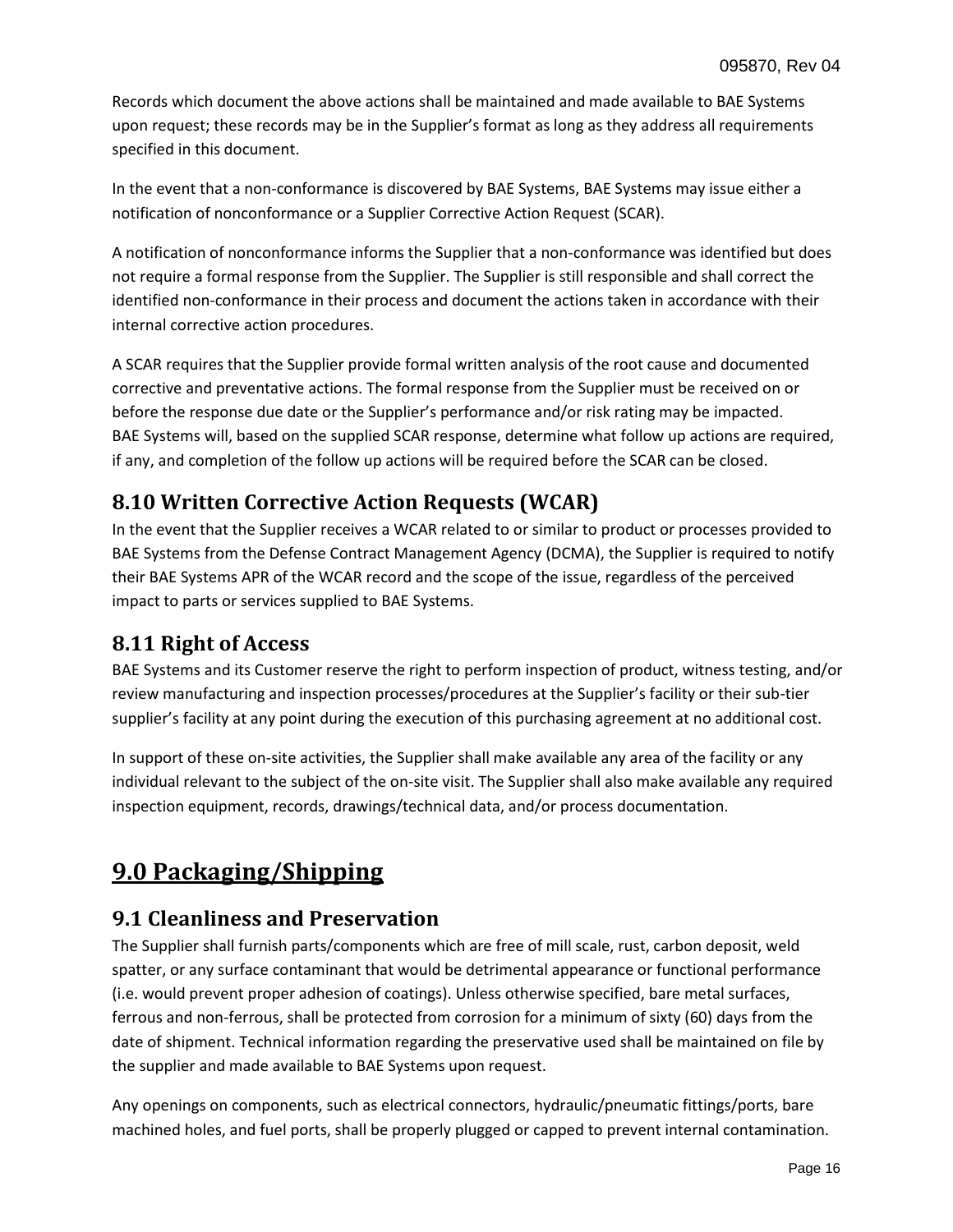### <span id="page-16-0"></span>**9.2 Packaging for Electrostatic Discharge (ESD) Sensitive Items**

All Class 1, Class 2 and Class 3 parts, assemblies, and equipment, as defined by MIL-STD-1686, are to be packaged in accordance with Paragraph 5.8 of MIL-STD-1686 (MIL-E-17555). External shipping packaging for Class 1, Class 2, and Class 3 devices shall be identified with the ESD symbol. All other components with solderable leads and which are considered non-ESD sensitive per MIL-STD-1686 shall be packaged in material that meets the requirements of MIL-B-81705, Type II or Type III. Bare printed wiring boards are to be packaged in heat-sealed non-static-generating poly bags that meet the requirements of MIL-B-81705 and MIL-HDBK-263.

### <span id="page-16-1"></span>**9.3 Hazardous Material Control**

In order to assure the proper storage, handling, use, and disposal of hazardous or potentially hazardous materials, every container shall be clearly marked with the following, as a minimum:

- Product Name
- Manufacturer's Name
- Manufacturer's Part Number
- Manufacturer's Batch Number or Lot Number
- Date of Manufacture
- Expiration Date, per manufacturer's specification
- Federal Hazardous Chemical Label (OSHA 1910, 1200 Compliant)
- BAE Systems Purchasing Agreement Number
- BAE Systems Item Number
- Applicable DOT/UN Placard/Labels

In addition, all products containing Volatile Organic Compounds (VOCs), such as paint, must be labeled by the manufacturer in accordance with applicable state and/or federal codes.

A copy of the Material Safety Data Sheet (MSDS) shall accompany each shipment.

### <span id="page-16-2"></span>**9.4 Age Sensitive Materials**

For elastomeric products (such as natural and synthetic rubbers), potting compounds, shrinkable tubing, epoxies, adhesives, sealants, paints, and other like product which have a manufacturer-specified shelf life, the following requirements apply:

- Permanently mark the product (or packaging if marking the product would damage it), in a manner that is not detrimental to its form, fit, or function, with the date of expiration or "best if used by" date and lot traceability information (i.e. lot number, date of manufacture, batch number, etc.) The method of marking is optional unless otherwise specified
- The product must be received by BAE Systems with a minimum of 75% of its shelf life remaining
- For kits containing age-sensitive materials, the outside of the kit's container shall be marked with "Earliest Expiration Date" and the earliest expiration date of the materials contained in the kit (ex. Earliest Expiration Date 04/2015)